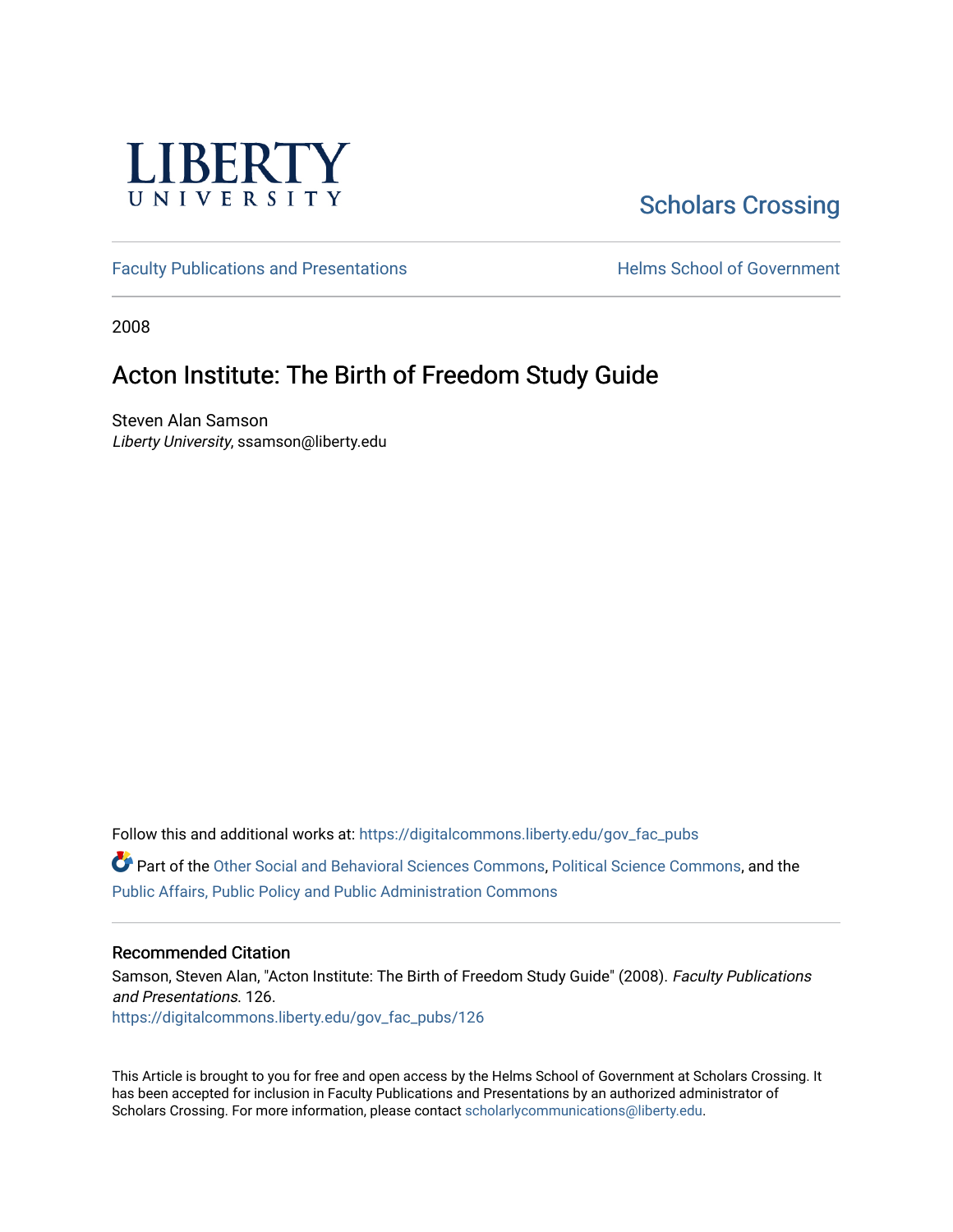### **ACTON INSTITUTE: THE BIRTH OF FREEDOM**

#### **CHAPTER ONE (0:00)**

Martin Luther King: "I Have a Dream" speech, Washington, DC, 1963 Declaration of Independence, 1776: "We hold these truths to be self-evident —

That all men are created equal. . . ."

Reaffirmed by Abraham Lincoln in the Gettysburg Address, 1863 Ronald Reagan in Berlin, 1988: "Mr. Gorbachev, tear down this Wall!" Question: How is freedom born?

#### **CHAPTER TWO (2:39)**

Empires of the ancient world rejected the idea of liberty **Plato** and **Aristotle** both believed that slavery is natural Even in the West, the empire of Alexander the Great and the Roman Republic perpetuated this low view of human life The merchant Hilarion German tribes crossed the Rhine and eventually brought down the Roman Empire in the West **Cassiodorus** [succeeded the philosopher Boethius as magister officiorum under Theodoric, the king of the Ostrogoths] The film shows the ruins of the Roman forum Role of **monks** The word slave began to disappear; **serfs** and peasants enjoyed more freedom, rising status, and property rights Serfdom was in decline by the 15C and eliminated in the West by the 16C (although it persisted in central, eastern, and southern Europe) Slavery was universal; Christian Europe got rid of it **CHAPTER THREE (9:36)** 

The economy of the ancient Greeks was based on slavery

The **Athenian democracy** widened political participation beyond the aristocracy, opening it to 10-15% of the population, but the experiment was unsustainable

The Athenian assembly was wild, changeable, irresponsible (for example, it meted out death sentences to the admirals who failed to rescue to rescue drowning sailors as they hastened to save the fleet from destruction by the Spartans)

The great monument to its folly was the trial and death sentence of **Socrates**

The Athenian democracy recognized no higher law that the arbitrary whims of the majority

Rome: The Republic was a step closer to democracy, but it was an aristocratic **oligarchy**, "democracy for the few," that slid toward an imperial dictatorship [what the Greeks called tyranny]

Cicero, Cato the Younger, and others attempted to ground human rights in universal principles that were most clearly articulated by the Stoics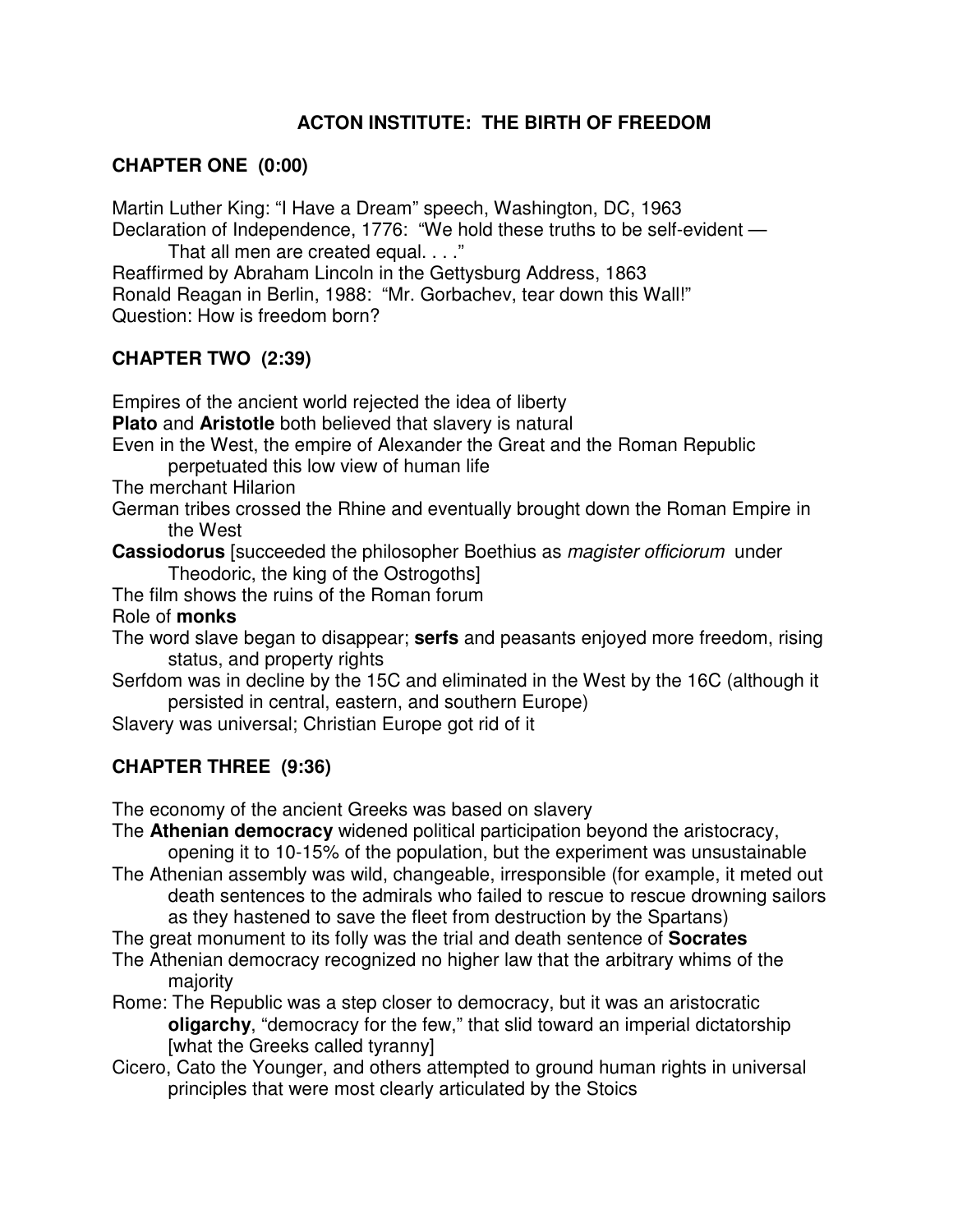Stoicism and the idea of natural law had little influence outside intellectual elites Cicero was slain during the proscriptions that followed the assassination of Julius

Caesar

Emperors enjoyed divine status [Augustus, Caesar's adopted son, adopted the title "Savior of the World"]

Jews were usually excused from emperor worship, but persecutions came in waves Jerusalem was sacked and destroyed, 66-70 AD, and virtually all of Judea, 132-35 AD Yet the Jewish view finally prevailed

Conversion of the Emperor **Constantine** c. 312 AD

- Christian view: the highest authority is the will of God, not the will of the monarch The abolition of gladiatorial matches under Christian emperors was followed by the rapid increase of charioteering as a substitute.
- Following the arrest of a charioteer in **Thessalonica** by the Roman authorities in 390 AD, an insurrection broke out and the Roman garrison was attacked.
- When Emperor **Theodosius** set a trap and took revenge on the city (7000 were killed), **Ambrose**, the archbishop of Milan, blocked his access to the cathedral and compelled him to do public penance
- By thus insisting on its independence, the Church created the possibility for free space throughout all society – families, guilds, professions – and resulting in a rich social mix and the possibility for democratic self-governance

## **CHAPTER FOUR (20:15)**

Medieval England: Far-reaching effort to limit royal authority

- King John [son of Henry II, founder of the common law system, and younger brother of Richard Coeur de Leon (the Lion-hearted)]
- A group of barons and their knights pressed the king to parley with them on the field of Runnymede [the first formal Parliament met later that century]
- Led by **Stephen Langton**, the Archbishop of Canterbury, they presented the **Magna Charta** (Magna Carta) to the king [afterwards, King John appealed to Pope Innocent III, who overturned this Great Charter, but Pope and King both died within a year and the Magna Carta was reaffirmed for the first of several times]
- Familiar rights, such as the freedom of the Church, taxation by consent, trial by jury, and the right of habeas corpus, were included
- Magna Carta is the mother document of political liberty that led eventually to the English Bill of Rights and subsequent documents [similar documents were introduced in the Kingdom of Leon, late 12C, and in the Kingdom of Hungary, 1230]
- Stephen Langton drew on Biblical precedents: the Old Testament prophets and Jesus, who said: "Render therefore unto Caesar the things which are Caesar's, and to God the things that are God's" (Matt. 22:21).
- Caesar has authority, but it is not absolute; there are limitations on royal power
- The **Middle Ages** [seen as a transition from the "Dark Ages" to the "Renaissance"] has been depicted as a benighted sleep before the **Renaissance** [the so-called "rebirth" of learning]
- Transformation of Europe: slavery gave way to serfdom, the Church wrested its independence from emperors, and a strong middle class emerged in an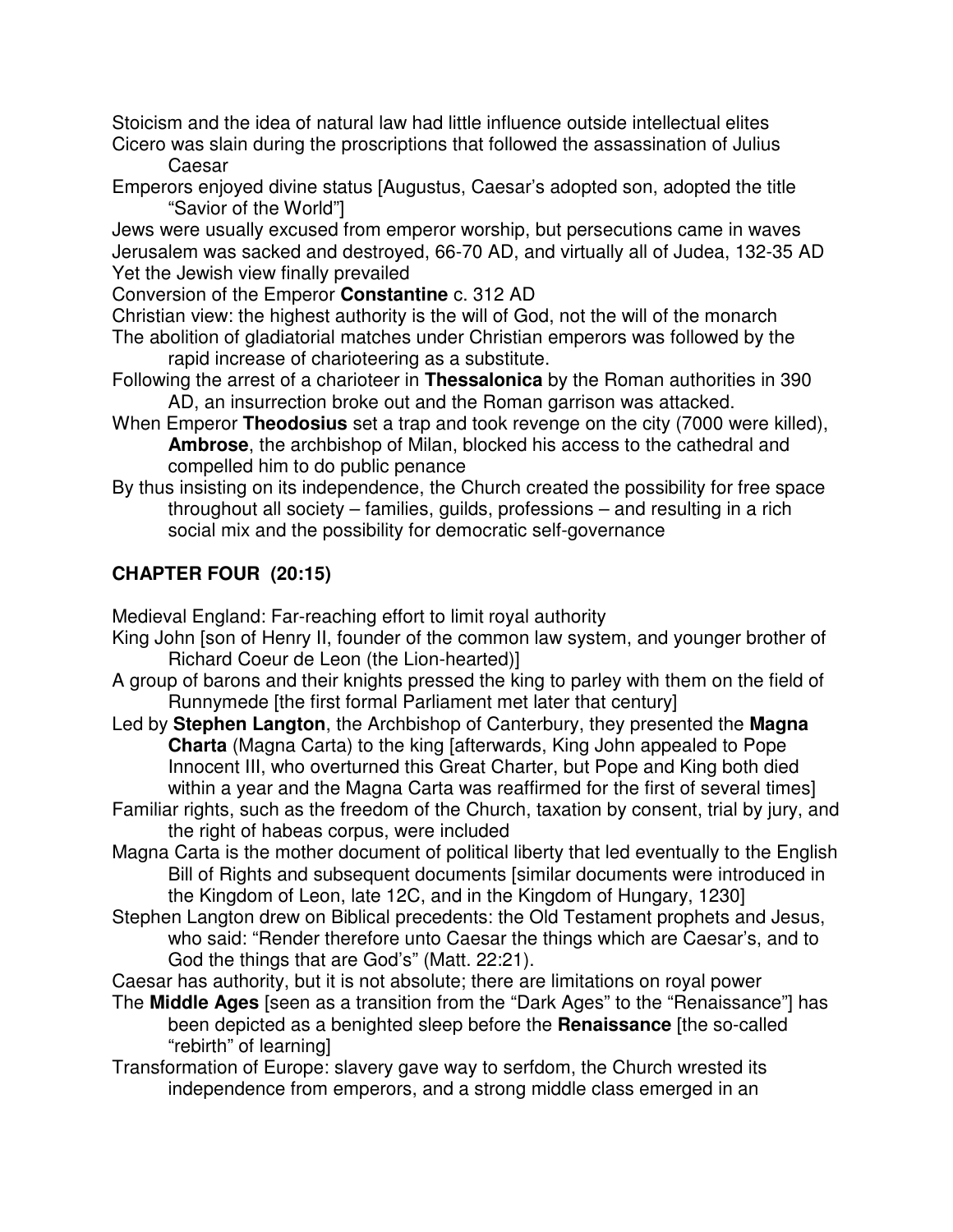unprecedented flowering

- Rodney Stark, church historian: The idea of the "Dark Ages" is a lie [in fact, the term was used by Renaissance thinkers who celebrated "the rebirth of learning" following nearly a millennium of superstition and ignorance after the fall of the Roman Empire in the West (476 AD)]
- Look at the technological progress between 500 [the time of Boethius and Cassiodorus] and 1400 [the Quattrocento of the still early Renaissance].
- The character of the Roman empire—cheap slave labor and the heavy hand of the state—discouraged the invention of labor-saving devices
- But in the medieval period the spirit of innovation flourished: first in the monasteries, then in the city-states of northern Italy [Genoa, Milan, Florence, Venice], and eventually across Europe
- During the early, high, and late Middle Ages (especially the 10-15C), Europeans invented or advanced innumerable technological innovations, which included: The heavy wheeled plow, harnesses for teams of draft animals, improved roads for heavy wagons, wagons with brakes and front axles that could swivel, the horseshoe, the three field system, textiles and eyeglasses, water power [including waterwheels], chimneys, a system of branch banking and insurance that accelerated commerce and trade, plate armor, cannons, the knight on horseback [Charles V, the 16C Holy Roman Emperor, is shown], the compass, the round ship for sailing the high seas, polyphonic music, a system of musical notation, thin stone walls with stained-glass windows, and the Gothic cathedral.

### **CHAPTER FIVE (25:40)**

Capitalism found fertile soil among the Dutch and English

- Entrepreneurs in the wool industry thrived under commercial legal codes that protected their investments
- Around 1140 AD, **Johann Gutenberg,** a goldsmith, converted a wine press into a printing press; its invention made global discussion possible
- In 1517, **Martin Luther**, a monk and university professor, posted his 95 theses (a call to debate) at Wittenberg
- The Protestant Reformation articulated theological principles that encouraged political freedom; man is both a sinner and a saint; safeguards are needed to limit power, but so are basic rights, because people are image bearers of God
- The followers of **John Calvin** [who were persecuted in France and Holland in the late 16C] pioneered in developing the idea of the **social contract** [based on the Biblical concept of the covenant]
- The Pilgrims [Separatists] who came to America [from exile in Leyden in the Netherlands] aboard the Mayflower in 1620; since they landed far north of the Virginia colony they drafted the Mayflower Compact to provide a legal basis for civil government
- Other Christian groups—Puritans, Anglicans, Roman Catholics, Quakers, Anabaptists also came to the New World, which permitted the American experiment to move forward rapidly
- Many of the Puritan and other political writings of this period were afterward distilled into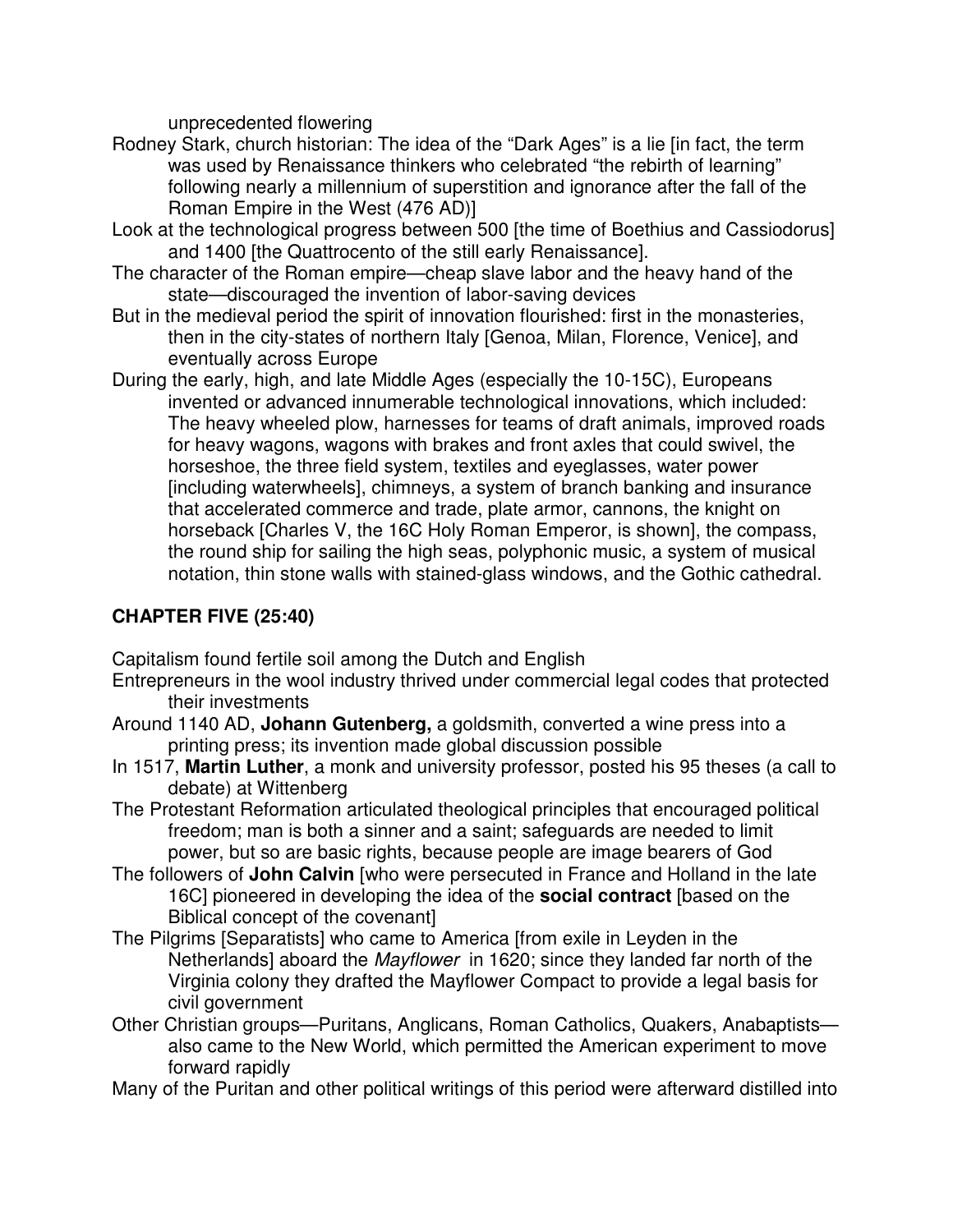the writings of the political philosopher **John Locke**, a "cradle Calvinist" who spent time in the Leyden coffee houses; Locke had the genius to be able to make these ideas acceptable to an Anglican and royalist community

### **CHAPTER SIX (30:39)**

- The thirteen American colonies were generally loyal to England but war broke out in 1775
- A Declaration of Independence was issued the following year in Philadelphia
- There is nothing new in the language of "All men are created equal;" it may be found in the Creation story, the minor prophets, and the words of Paul that we are all one in Jesus Christ
- The Treaty of Paris, 1783, concluded the war; the Constitution was ratified in July 1788, less than a year after a Convention that sought to protect against dangers from either the One or the Many
- The founders recognized that neither individuals not groups can be entrusted with unlimited power and devised a system of checks and balances as a safeguard
- But some who came to America originally to seek religious freedom denied it to others **George Mason**, the author of the Virginia Declaration of Rights, knew that faith is a
- matter of reason and conviction, and cannot be coerced; the First Amendment later established the freedom of religion for the world's first constitutional republic
- But a contradiction lay at its heart: slavery had been revived during the age of exploration
- **William Wilberforce** [The picture is of the most recent Houses of Parliament; Westminster Palace was rebuilt in a neo-Gothic style in the 19C]
- Wilberforce, who was already a Member of Parliament, underwent an evangelical conversion in 1785 while on a lengthy tour of Europe in 1784-85
- He introduced his first bill to abolish the slave trade in 1789; it was abolished in 1897 A bill abolishing slavery and compensating slaveholders was passed three days before
	- he died in 1833
- Christian abolitionists were also active in America
- Abraham Lincoln issued the Emancipation Proclamation in 1962 and attributed the Civil War to "America's original sin" in his Second Inaugural Address in March 1865
- The post-Civil War 13th, 14th, and 15th amendments abolished slavery and took steps to protect the civil rights of former slaves
- The question can be raised about the hypocrisy of Christians supporting slavery; Samuel Gregg makes the point that Christians could not have an easy conscience
	- about it in the way Plato and Aristotle did; but Christianity gives people, even unbelievers the capacity to critique themselves

### **CHAPTER SEVEN (42:06)**

The American revolution established rule of law and increasing political freedom.

- By contrast, the French Revolution ended in a series of massacres, internal purges, and The reign of Napoleon
- **Alexis de Tocqueville**, who sought to understand what made the difference between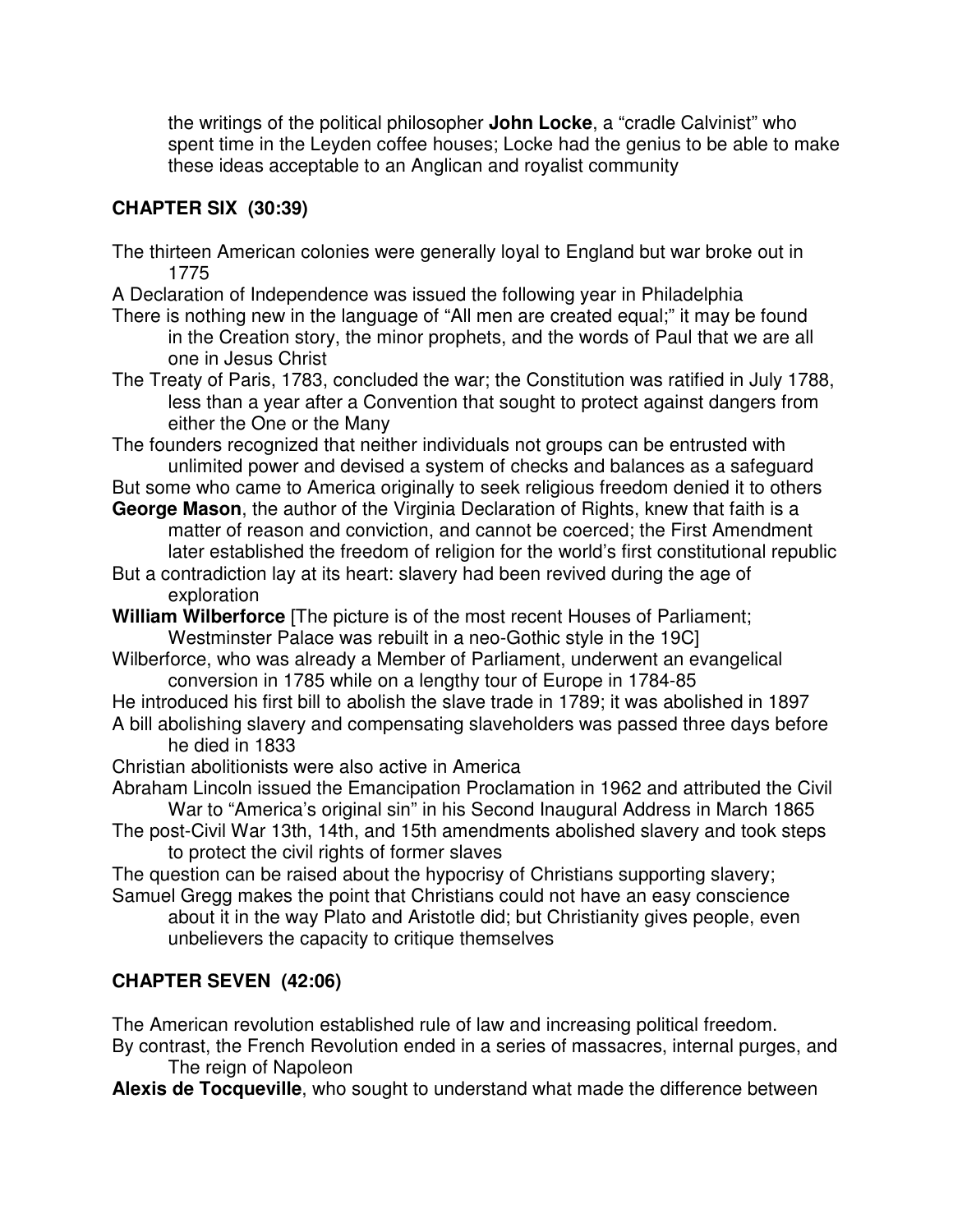the two revolutions, singled out the Americans' faith in a divine moral order.

- The French revolutionaries (such as Maximilien Robespierre, whose picture is shown along with the Goddess of Reason) rejected Christian principle in favor of murder, the guillotine, and the Terror.
- By contrast, **George Washington** asserted that there is no public happiness without private morality.
- The European **constitution-treaty** reflects a similar impulse to that of the French Revolutionaries.
- [A similar point is made by Francis Lieber's in his essay Anglican and Gallican Liberty" (1849) http://works.bepress.com/steven\_samson/191/ . The economist Friedrich Hayek cited it in The Constitution of Liberty: "we have had to the present day two different traditions in the theory of liberty: one empirical and unsystematic, the other speculative and rationalistic – the first based on an interpretation of traditions and institutions which had spontaneously grown up and were but imperfectly understood, the second aiming at the construction of a utopia, which has often been tried but never successfully. Nevertheless, it has been the rationalistic, plausible, and apparently logical argument of the French tradition, with its flattering assumptions about the unlimited powers of human reason, that has progressively gained influence, while the less articulate and less explicit tradition of English freedom has been on the decline."]
- Mention of Europe's Christian heritage as a source of Europe's commitment to human rights law was rejected. This rejection is a part of a systematic campaign to reinterpret our past.
- Without citing reformers' religious motivations, it is very difficult to account for the campaigns to end slavery, establish civil rights, and fight against eugenics.
- La Grande Arche de la Défense (**the Cube**) contrasted with the **Cathedral of Notre Dame**
- George Weigel notes the architectural diversity of the latter and asks: Which culture would better protect the very human rights the Arch was designed to celebrate?
- Problems with moral relativism. If freedom and democracy are defensible, it must be because they are consistent with the truth about man and his dignity.
- Both political and religious freedom were born in the West.
- Alfred North Whitehead noted the Christian belief that the universe has rules. Scientists thus set out to discover them.
- [Quotation from Alfred North Whitehead, Science and the Modern World (Mentor), p. 19: "I do not think, however, that I have yet brought out the greatest contribution of medievalism to the formation of the scientific movement. I mean the inexpugnable belief that every detailed occurrence can be correlated with its antecedents in a perfectly definite manner, exemplifying general principles. Without this belief the incredible labours of scientists would be without hope. . . . When we compare this tone of thought in Europe with the attitude of other civilisations when left to themselves, there seems but one source for its origin. It must come from the medieval insistence on the rationality of God, conceived as with the personal energy of Jehovah and with the rationality of a Greek philosopher. . . . What I mean is the impress on the European mind arising from